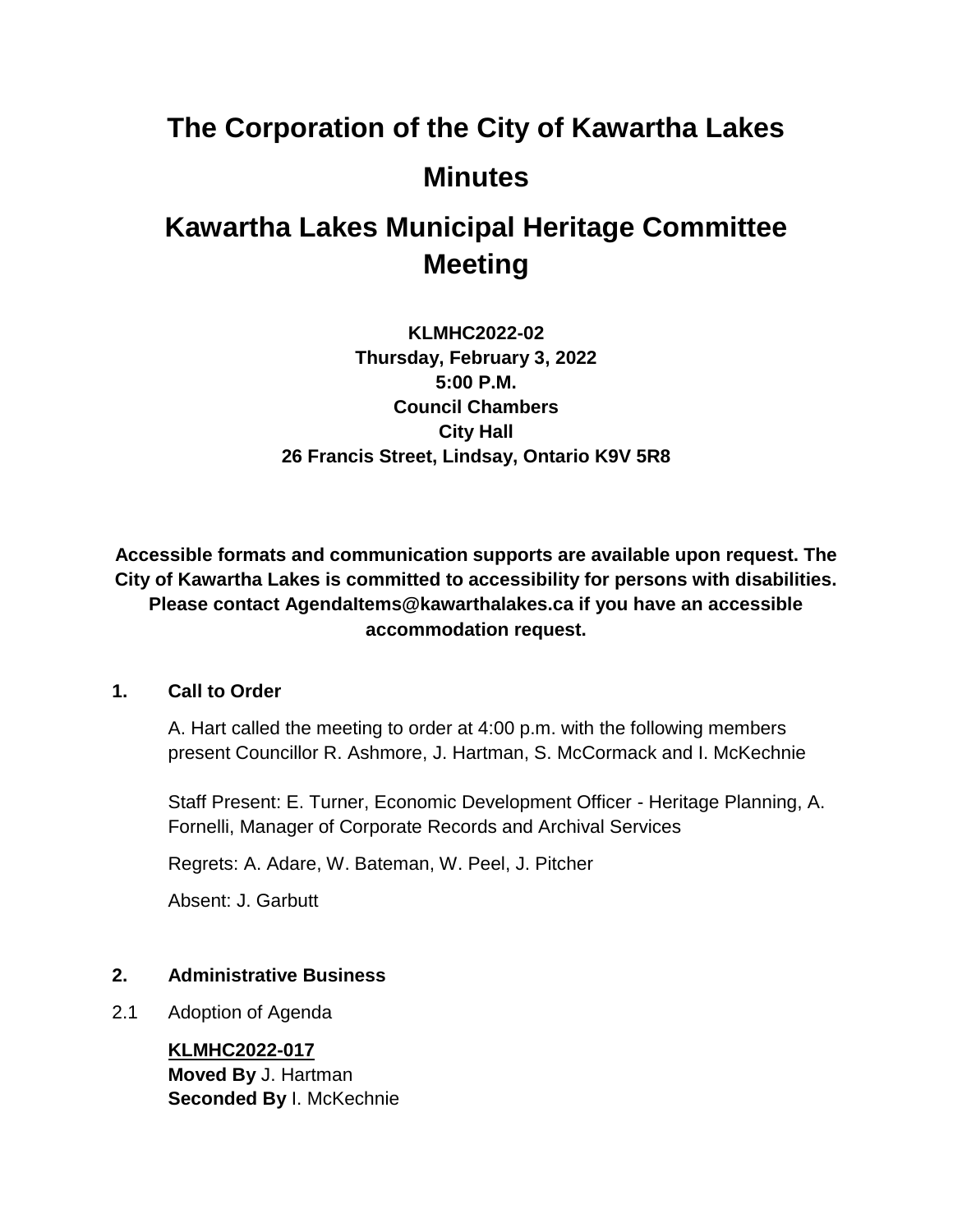Kawartha Lakes Municipal Heritage Committee February 3, 2022 Page 2 of 7

**That** the agenda be adopted as circulated.

**Carried**

2.2 Declaration of Pecuniary Interest

There were no declarations of pecuniary interest disclosed.

- 2.3 Adoption of Minutes
- 2.3.1 Minutes of the January 13, 2022 Municipal Heritage Committee Meeting

### **KLMHC2022-018**

**Moved By** Councillor Ashmore **Seconded By S. McCormack** 

**That** the minutes of the Municipal Heritage Committee meeting held on January 13, 2022, be adopted as circulated.

**Carried**

# **3. Presentations and Deputations**

3.1 Archives Presentation

A. Fornelli, Manager Corporate Records and Archival Services

A. Fornelli provided an overview of the City's corporate records and archives program.

3.1.1 KLMHC2022-008

Archives Presentation

**KLMHC2022-019 Moved By** I. McKechnie **Seconded By** J. Hartman

**That** Report KLMHC2022-008, **Archives Presentation**, be received; and

**That** the presentation from staff be received for information.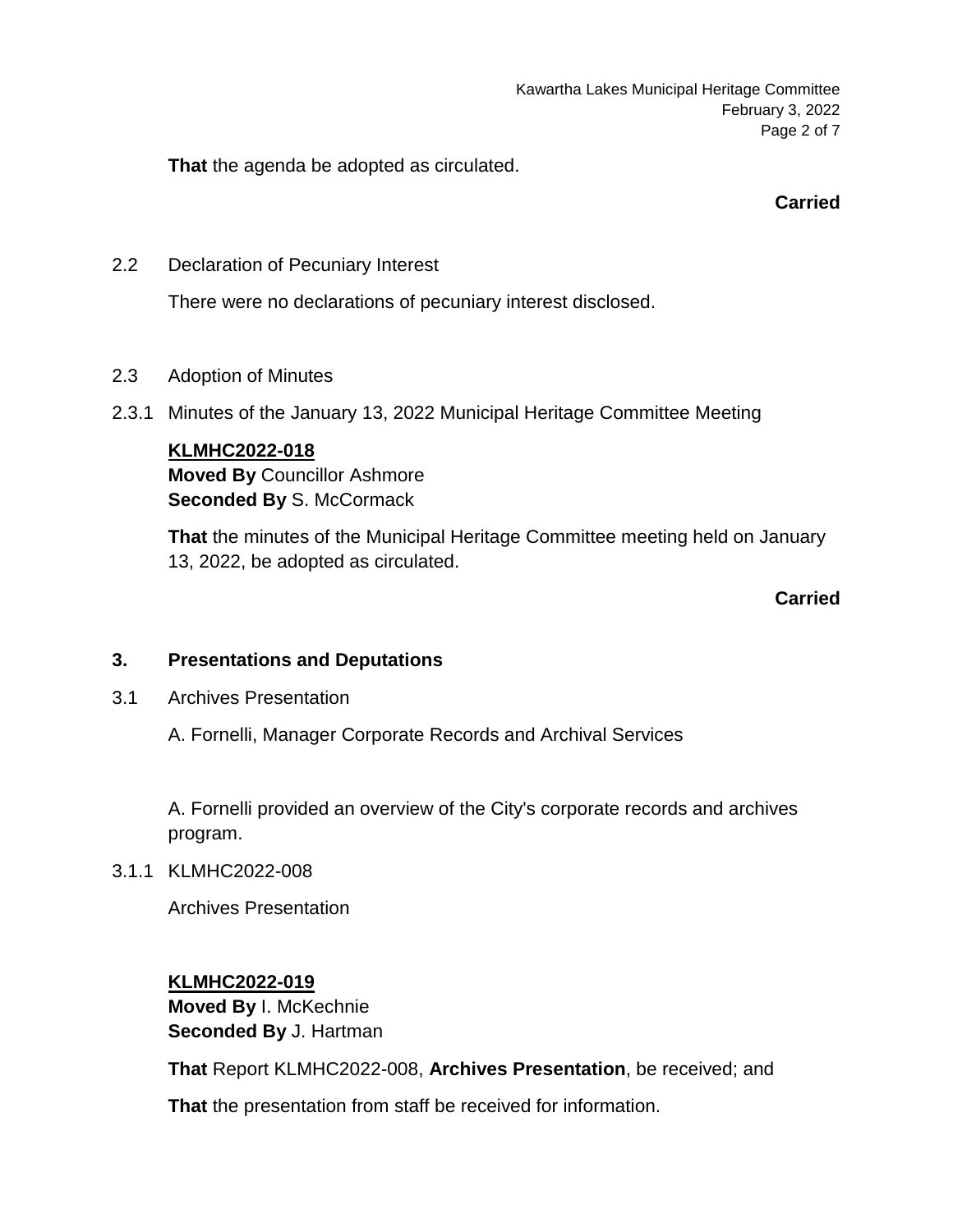Kawartha Lakes Municipal Heritage Committee February 3, 2022 Page 3 of 7

# **Carried**

#### **4. Reports**

4.1 KLMHC2022-009

Municipal Heritage Committee Correspondence

The Committee reviewed the correspondence regarding 1824 County Road 46 prepared by the Chair on behalf of the Committee.

**KLMHC2022-020 Moved By** S. McCormack **Seconded By** J. Hartman

**That** Report KLMHC2022-009, **Municipal Heritage Committee Correspondence**, be received for information.

#### **Carried**

4.2 KLMHC2022-010

Heritage Planning Update

E. Turner reviewed the various ongoing and upcoming heritage initiatives with the Committee.

#### **KLMHC2022-021**

**Moved By** I. McKechnie **Seconded By** Councillor Ashmore

**That** Report KLMHC2022-010, **Heritage Planning Update**, be received for information.

#### **Carried**

#### 4.3 KLMHC2022-011

Repeal and Replacement of Designating By-law - 50 Victoria Avenue North, Lindsay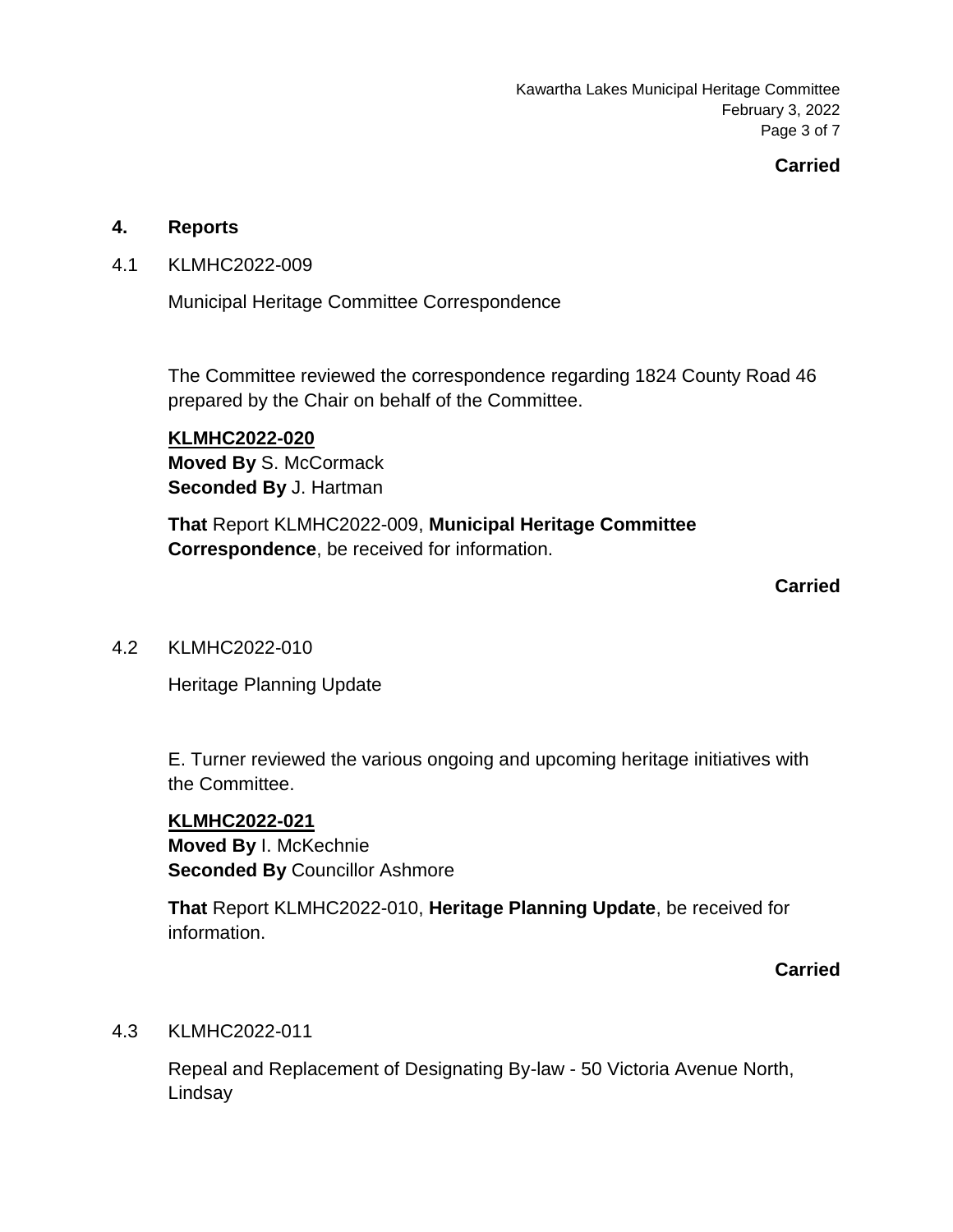The Committee reviewed the proposed new by-law for 50 Victoria Avenue North.

**KLMHC2022-023 Moved By** I. McKechnie **Seconded By** Councillor Ashmore

**That** Report KLMHC2022-012, **Repeal and Replacement of Designating Bylaw – 50 Victoria Avenue North, Lindsay**, be received; and

**That** Town of Lindsay By-law 2000-68 be repealed and replaced with the by-law attached as Appendix B to this report;

**That** this recommendation be forwarded to Council for approval.

# **Carried**

### 4.4 KLMHC2022-012

Concept Site Plan Discussion - 50 Victoria Avenue North, Lindsay

The Committee reviewed the letter received from the VCHS and decided that the concerns raised were more appropriately addresses in conversation between staff and the museum.

The Committee reviewed the concept plan to communicate some ideas and responses they had to staff prior to any concrete plans for the space being made. Generally, the Committee felt that there would have to be consideration regarding leaving the gates in situ as they are very large structures. The Committee would also like to see a memorial and interpretation provided regarding the past inhabitants of the building. The Committee would also like to discuss with staff the most appropriate space and layout for future parking.

#### **KLMHC2022-024**

**Moved By** J. Hartman **Seconded By** I. McKechnie

**That** the correspondence from the Victoria County Historical Society be received for information.

**Carried**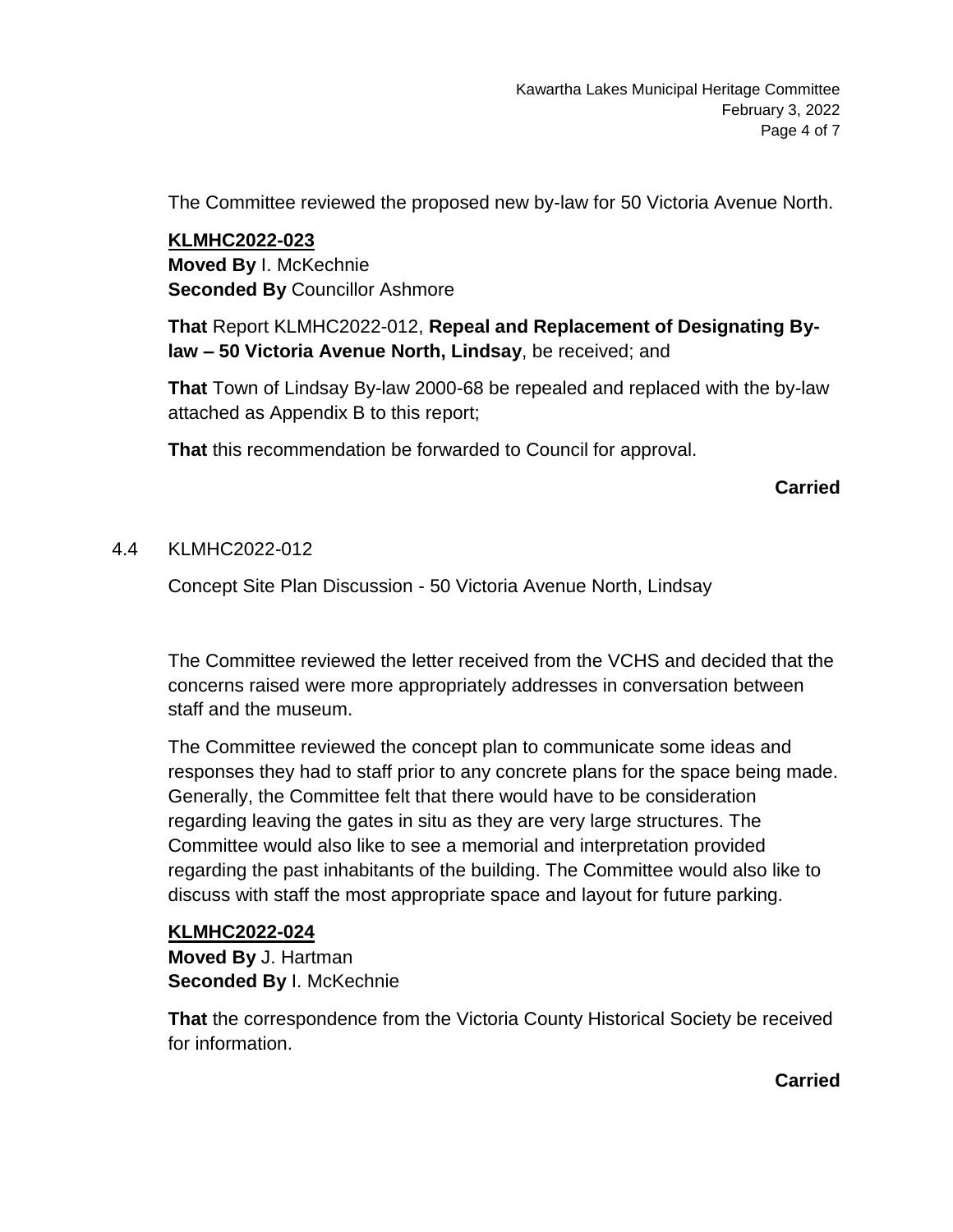# **KLMHC2022-025 Moved By** J. Hartman **Seconded By I. McKechnie**

**That** Report KLMHC2022-012, **Concept Site Plan Discussion – 50 Victoria Avenue North, Lindsay**, be received; and

**That** comments be forwarded to Building and Property staff through the Chair.

**Carried**

### 4.5 KLMHC2022-013

Designation of Property - 1590 Elm Tree Road, Ops Township

E. Turner provided an overview of the proposed designation of 1590 Elm Tree Road.

# **KLMHC2022-026**

**Moved By** Councillor Ashmore **Seconded By S. McCormack** 

**That** Report KLMHC2022-013, **Designation of Property – 1590 Elm Tree Road, Geographic Township of Ops**, be received;

**That** the designation of the property known municipally as 1590 Elm Tree Road, Geographic Township of Ops be endorsed; and

**That** the recommendation to designate the subject property be forwarded to Council for approval.

# **Carried**

# **5. Subcommittee Updates**

5.1 Designated Properties Subcommittee

There was no report from the subcommittee.

5.2 Outreach Subcommittee

There was no report from the subcommittee.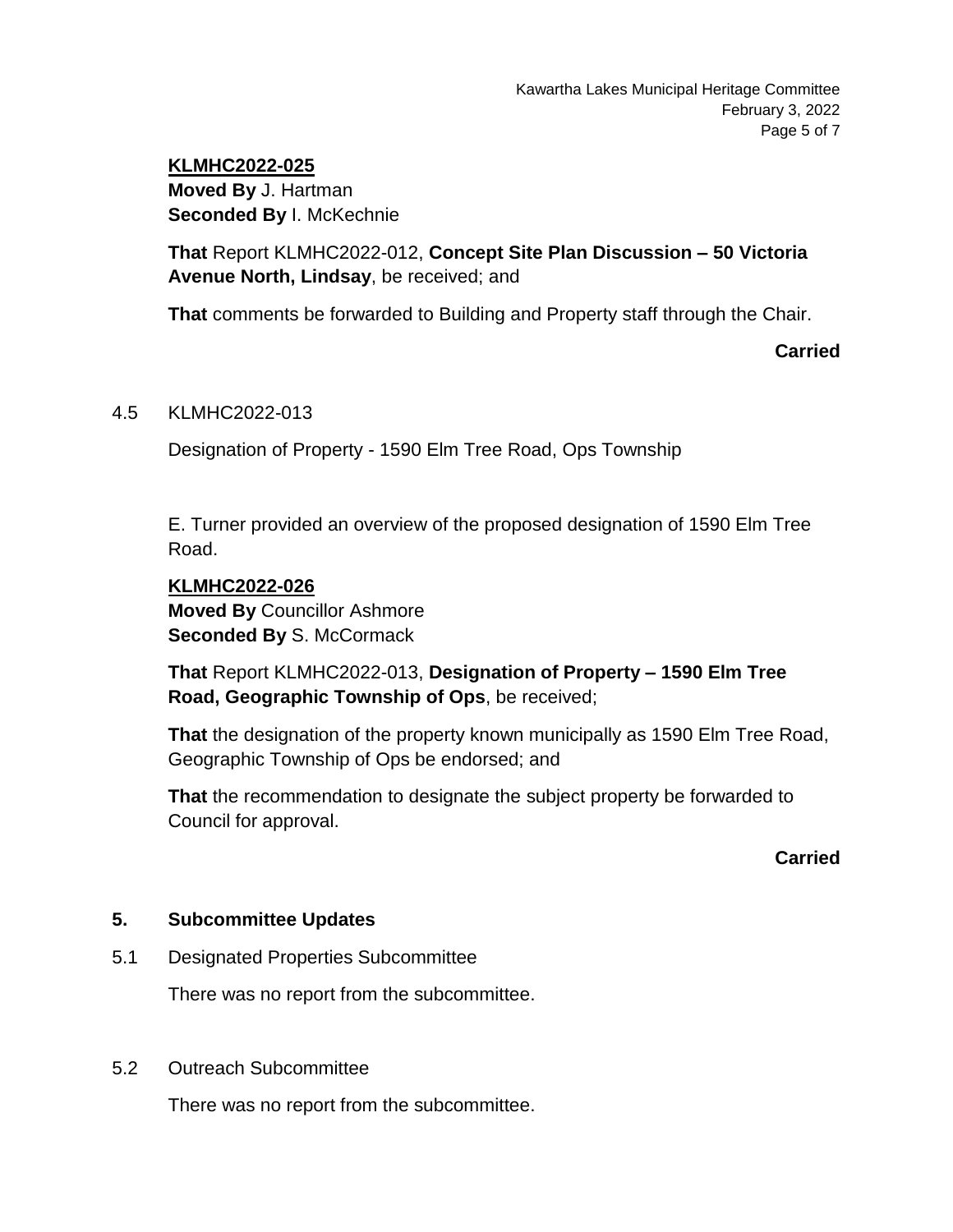5.3 Sign Subcommittee

There was no report from the subcommittee.

5.4 Pickerel Point Cabins Subcommittee

There was no report from the subcommittee.

5.5 Heritage Conservation District Subcommittee

E. Turner provided an update on the current state of the Old Mill HCD study. A draft version of the study has been released on the City's website for comments from the public and a letter will be sent out to property owners in the area. A survey has also been developed for feedback. Two public information centres will be held at the end of March and Committee members are encouraged to attend.

#### **KLMHC2022-027**

**Moved By** Councillor Ashmore **Seconded By I. McKechnie** 

**That** the verbal report from the Heritage Conservation District Subcommittee be received for information.

# **Carried**

#### **6. Correspondence**

There was no correspondence reviewed by the Committee.

## **7. New or Other Business**

There was no new or other business.

#### **8. Next Meeting**

The next meeting will be Thursday, March 3, 2022 at 5:00 p.m. in the Council Chambers at City Hall (26 Francis Street, Lindsay), subject to gathering restrictions.

**9. Adjournment**